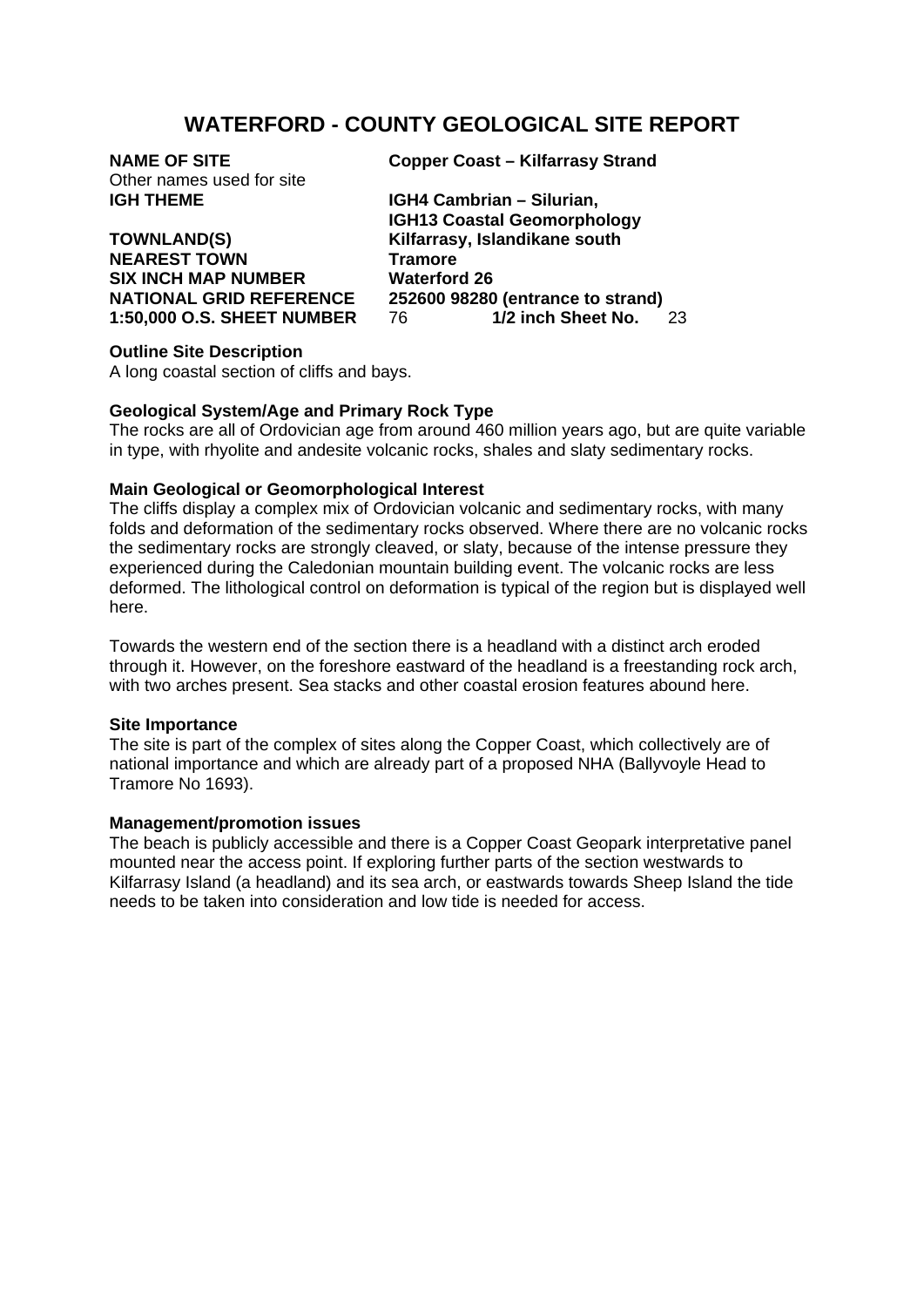

Panorama view looking eastwards of the eastern section of the site towards Sheep Island.



Panorama view of the west side of Kilfarrasy Strand adjacent to the car park and beach access.